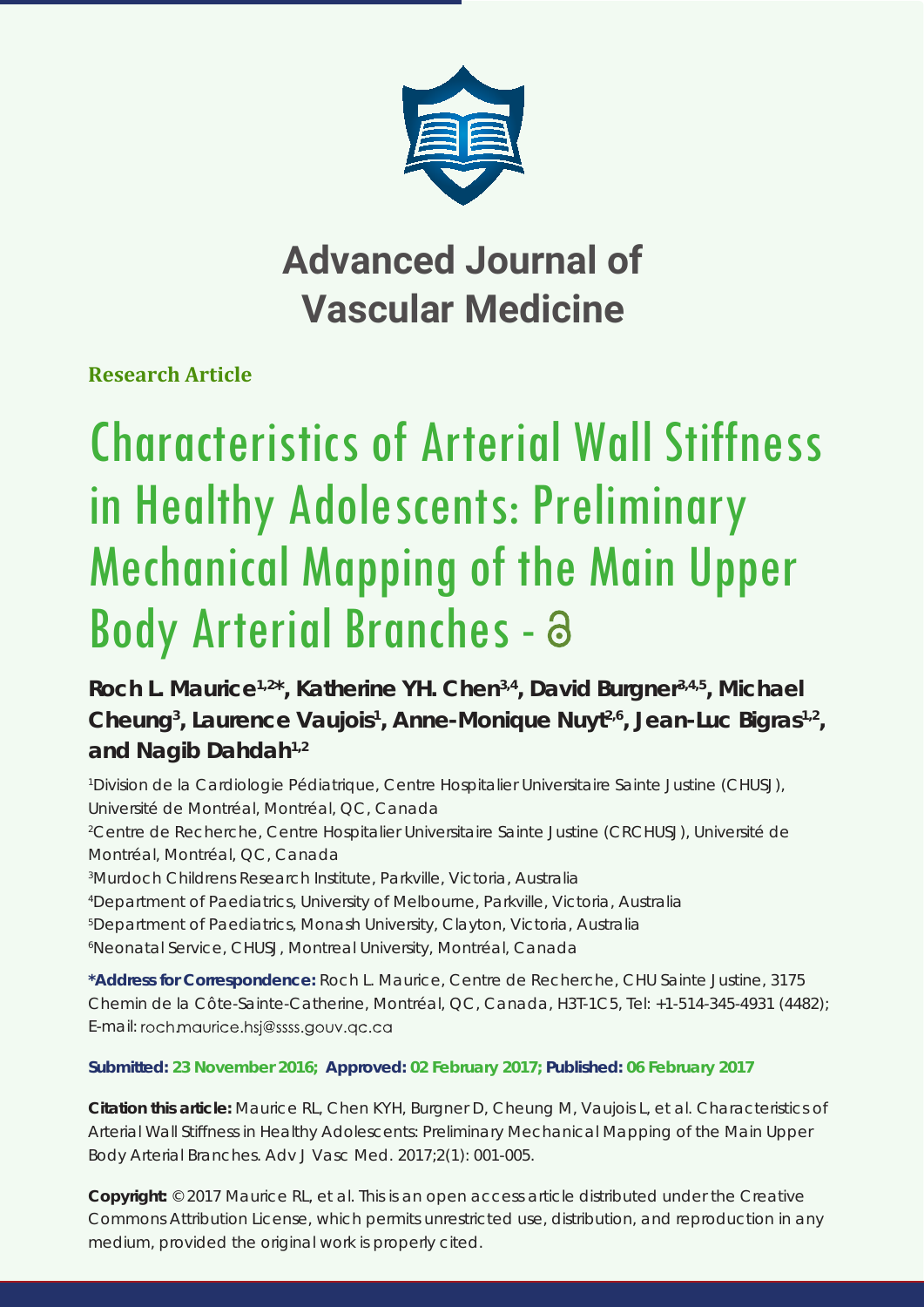### Suifes ture

#### **ABSTRACT**

**Background:** Arterial stiffness is an independent predictor of cardiovascular disease. Independent of aging and other cardiovascular risk factors, arterial stiffness increases from the proximal to the distal arterial compartments. The overall aim of this work is to establish a longitudinal mechanical mapping of the arterial tree in healthy individuals.

**Methods:** We report preliminary data quantifying stiffness of the abdominal aorta (AAA), common carotid artery (CCA) and brachial artery (BA) in adolescents. In group-1 subjects (from Melbourne, Australia), cine-loops of the AAA and CCA B-mode data were digitally recorded, whereas in group-2 (from Montreal, Canada), cine-loops of the CCA and BA B-mode data were acquired at the same clinical evaluation. Arterial wall elastic moduli (E<sub>IBM</sub>) were estimated off-line using our proprietary non-invasive imaging-based biomarker algorithm (ImBioMark).

**Results:** Group-1 (n = 13) was 12.9 ± 2.5 years, with normal body habitus, blood pressure 117 ± 6 / 64 ± 4 mmHg and heart rate 71  $\pm$  12 beats/min. Group-2 (n = 11) was 14.4  $\pm$  1.2 years, also with normal body habitus, blood pressure 112  $\pm$  10 / 64  $\pm$  6 mmHg and heart rate 73 ± 10 beats / min. Arterial stiffness increased from proximal to distal compartments, with  $E_{\text{gas}}$  of 31 ± 6 kPa (AAA), 49 ± 16 kPa (CCA) and 130 ± 26 kPa (BA); *p* < 0.001.

**Conclusion:** This paper contrasts, for the first time, stiffness between AAA, CCA and BA in the same adolescents. Further investigations will include additional arterial beds (pulmonary, renal and femoral) and will increase sample size to allow age-stratification. The current preliminary findings indicate that longitudinal mechanical mapping of the arterial tree in healthy individuals is feasible.

**Keywords:** Arterial wall stiffness; Arterial tree; Abdominal aorta; Common carotid artery; Brachial artery; Cardiovascular disease; Ultrasound elastography; Imaging-based biomarker (*ImBioMark*)

#### **INTRODUCTION**

The arterial wall is made up of the intima, media and adventitia layers. The media, mostly consisting of lamellae of elastic material, layers of vascular smooth muscle cells, and collagen fibers, is largely responsible for arterial compliance [1]. Collagen, which is at least two orders of magnitude stiffer than elastin and smooth muscle cells, predominates in peripheral arteries leading to increasing vascular stiffness from the proximal to the distal arterial compartments [2].

Arterial stiffness, which increases with age [3] and with cardiovascular risk factors [4], is an independent predictor of cardiovascular disease. Non-invasive vascular ultrasound elastography (NIVE) has been proposed as a method to quantify stiffness in superficial arteries [5-7]. Although those previous applications used radiofrequency data, NIVE has been adapted to process B-mode images; in this context it is referred to as ImBioMark (imagingbased biomarker) [8]. For the reference, we adapted ImBioMark to evaluate the ascending aortic wall remodeling in adolescents afflicted with Kawasaki disease [9] and to investigate carotid health status in adolescents born with intrauterine growth restriction [10].

Whereas the increase of arterial stiffness from proximal to distal sites, in healthy conditions, is now widely accepted, until recently no quantitative data have been reported for different arterial sites in the same subjects during the same clinical evaluation. We recently reported data contrasting the common carotid artery (CCA) and brachial artery (BA) stiffness in healthy adolescents [11]. Here we expand on this work, contrasting stiffness in the abdominal aorta (AAA), CCA and BA in healthy adolescents. The aims of the current study are to compare data obtained in two different groups of healthy subjects and to study the relative differences between distal upper body arterial stiffness and the central aorta.

#### **METHODOLOGY**

#### **Study population**

The population investigated consisted of two groups:

**Group 1 (Gr-1) subjects:** In Gr-1, we examined AAA and CCA in 6 male and 7 female healthy adolescents,  $12.9 \pm 2.5$  years old, who were recruited as control subjects for a research study evaluating vascular health following Kawasaki Disease (KD). Control subjects were recruited from the outpatient clinics of The Royal Children's Hospital Melbourne, and from children of staff members and friends of KD patients. Exclusion criteria were pregnancy, diabetes, known atherosclerotic cardiovascular diseases, treatment for hypertension and/or hyperlipidaemia, or chronic inflammatory conditions requiring previous or ongoing treatment. The study was approved by the Royal Children's Hospital human research ethics committee and written consent was obtained from the parents.

After a minimum 6 hour fast, participants attended Murdoch Childrens Research Institute for a one-time appointment at which anthropometric and adiposity measurements (BC 418, Tanita, Tokyo, Japan), automated blood pressure (sphygmocor' XCEL, atcor Medical Pty Ltd, NSW, Australia), fasting lipid profile and blood glucose (Vitros 5600, Ortho-Clinical Diagnostics, Rochester, New York), and high sensitivity C-reactive protein (CRP Vario, Abbott Laboratories Inc, Abbott Park, Illinois) were obtained.

B-mode ultrasound images of the right CCA (Figure 1a) and the AAA (Figure 1b) were obtained using Vivid-i ultrasound machine (General Electronics Medical Systems, Tirat Harcarmel, Israel) with an 8 MHz linear probe and continuous electrocardiography gating. 5 to 15 cardiac cycles consisting of longitudinal images of the right CCA 1 cm proximal to the carotid bulb, and of the AAA just proximal to the femoral bifurcation were recorded for off-line analysis. The carotid artery was generally recorded at a depth of 4 cm with a frame rate of 27 images per second and the focus positioned in the middle of the artery. There were more variations in the depth of image acquisition for the abdominal aorta due to body habitus. The depth varied between 4 to 8 cm and frame rates from 14 to 27 images per second.

**Group 2 (Gr-2) subjects:** As previously reported [11], we examined, in Gr-2, CCA and BA in 7 male and 4 female healthy adolescents,  $14.4 \pm 1.2$  years old, who were recruited as control subjects for a clinical research study involving children with intrauterine growth restriction, conducted at the CHU Sainte Justine. Study subjects were assessed at age thirteen to fifteen years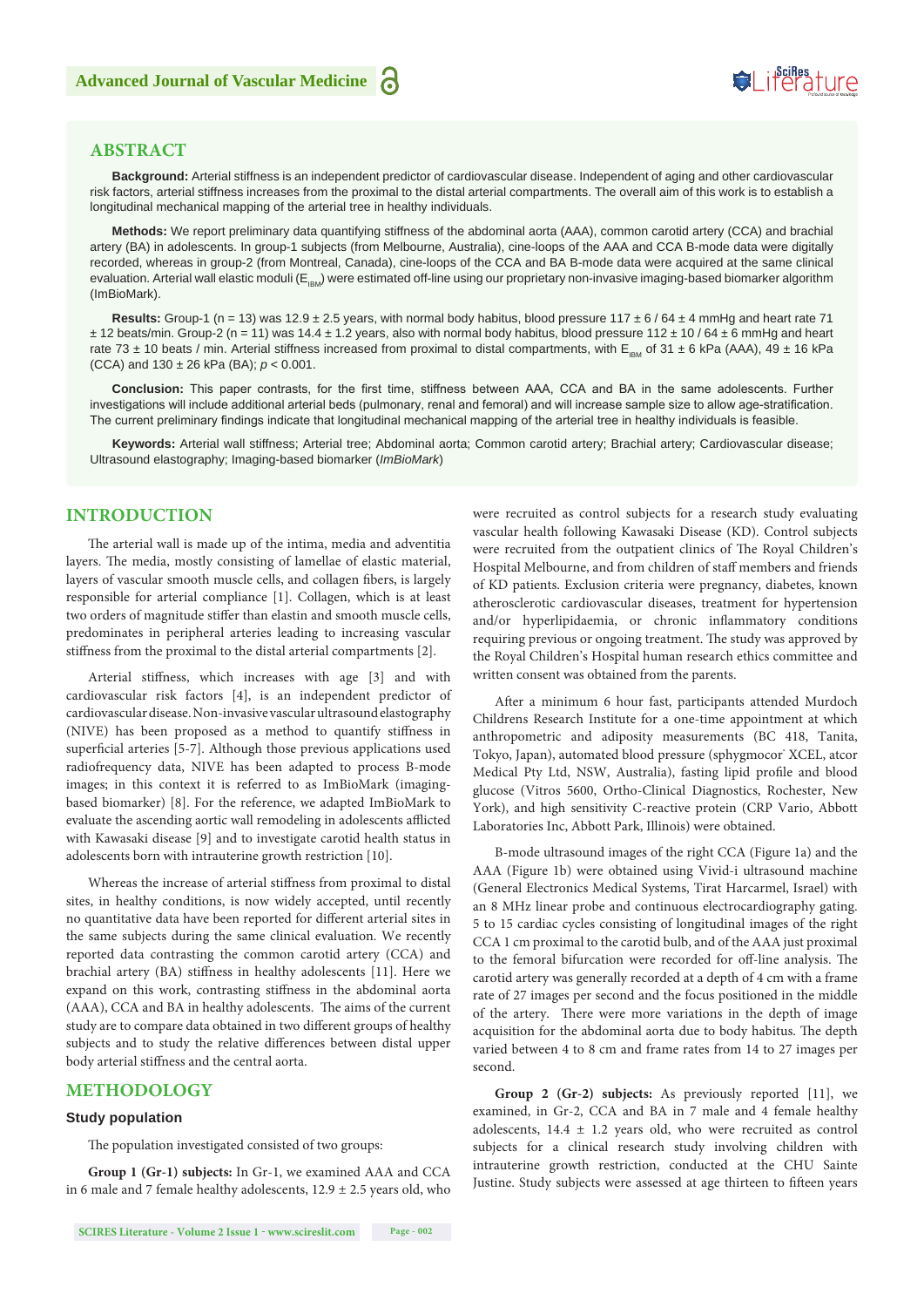**Advanced Journal of Vascular Medicine**



m-o) Cumulative strain curves computed with ImBioMark for the CCA, AAA and BA, respectively.

old according to a standardized protocol; they all were free of known cardiovascular co-morbidities or known cardiovascular risk factors. Cardiovascular ultrasound, blood pressure, weight and height, were obtained. The institutional ethics committee approved the study and written informed consent was obtained from the subjects' parents for this investigation.

Blood pressure was measured with an automated sphygmomanometer (Welch Allyn Inc., Skaneateles Falls, NY) prior to vascular ultrasound imaging recording. B-mode data of longitudinal segments of the right CCA and the right-arm BA (Figure c) were recorded with an iE33 Philips (Philips, Andover, Massachusetts) echography machine, using an 11 MHz probe. The frame rate was generally close to 40 Hz depending on the depth, which was typically 4 cm with the focus positioning in the middle of the artery. Loops of 7 to 8 beats were recorded serially. Electrocardiography (ECG) signals were simultaneously recorded for appropriate cardiac cycle determination as well as proper identification of systole and diastole.

#### **ImBioMark elastic modulus calculation (E<sub>IBM</sub>)**

ImBioMark has been described previously [8-10,12]. Briefly, the technique allows assessment of the 2D-strain tensor (∆) as well as the 2D-displacement field (∂). Here we report data of the axial strain  $(\Delta_{y})$  to quantify arterial wall stiffness and data for the axial displacement( $\partial_y$ ) for qualitative illustration purposes. In the context of the CCA and BA,  $\Delta_{\rm yr}$  and  $\partial_{\rm y}$  were computed for each pair of {n , n + 5} B-mode images, i.e. from the *speckle* changes observed between images 1 and 6, 2 and 7, etc. In the context of AAA,  $\Delta_{yy}$  and  $\partial_{y}$  were computed for each pair of  ${n, n+2}$  B-mode images, i.e. from the *speckle* changes observed between images 1 and 3, 2 and 4, etc. In either case, the measurement windows were set at  $20 \times 60$  pixels, with 90% and 95% axial and lateral overlaps, respectively. Although axial strain and displacement elastograms usually were computed for 5 to 8 beats, we typically analyzed a minimum of 3 consecutive cardiac cycles per subject.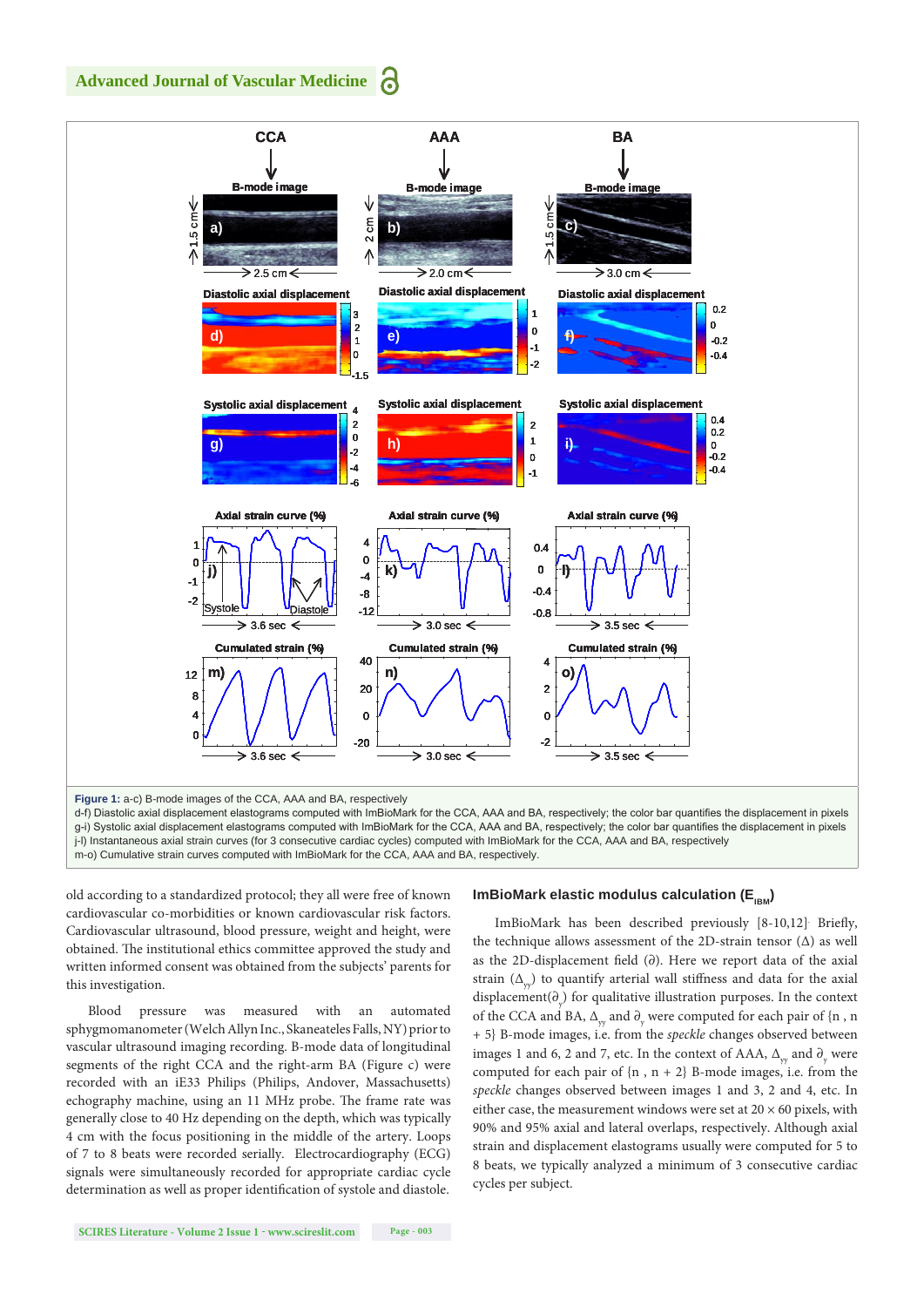Ophir et al. [13] defined strain distribution images as strain elastograms. By extension, displacement distribution images are known as displacement elastograms. Only for qualitative illustration purposes, we present, diastolic axial displacement elastograms for the CCA, AAA and BA, in (Figures 1d-f), respectively. Equivalently, we present, in (Figures 1g-i), systolic axial displacement elastograms for the CCA, AAA and BA, respectively. In this configuration, positive displacement values (in a blue color bar) indicate downward wall motion and inversely for negative displacement values (in red/yellow color bar). Strain was assessed, at the bottom wall, in longitudinal segments typically > 1 cm length. In this context,  $\Delta_{\text{vv}}$  was averaged over 3-pixel wall thickness starting from the blood / intima interface through the adventitia as a rough approximation of the intima-media thickness (IMT).

For quantitative illustration purposes, (Figures 1j-l) exhibit instantaneous strain curves computed over 3 consecutive cardiac cycles for the CCA, AAA and BA, respectively. The systolic phase of the cardiac cycle is associated with positive strain values and inversely for diastole. In addition, (Figures 1m-o) exhibit cumulative strain curves for the CCA, AAA and BA, respectively.

In the context of this study, we averaged cumulated systolic (  $\Delta_{\rm w}^{\rm syst}$ ) and cumulated diastolic ( $\Delta_{\rm w}^{\rm dust}$ ) strains, respectively, over at least three cardiac cycles.  $\overline{\Delta}_{w}$  was calculated as the average in absolute values of  $\Delta_{\rm y}^{\rm syst}$  and  $\Delta_{\rm y}^{\rm data}$ . ImBioMark elastic moduli ( $\rm E_{\rm IBM}^{\rm}$ ), for a given subject's CCA, AAA and BA, were calculated as the ratio between the pulse pressure ( $\Delta P$  = peak-systole blood pressure – nadir-diastole blood pressure) and  $\overline{\Delta}_{w}$ , as given in Equation 1. Based on current clinical practices, ∆P refers to brachial artery pulse pressures.

$$
E_{HM} = \frac{\Delta P}{\overline{\Delta}_{yy}}\,. \tag{1}
$$

#### **RESULTS**

#### **Somatic and physiological data comparisons**

Somatic and physiological data are reported in (Table 1). In summary, Gr-1 subjects were  $12.9 \pm 2.5$  years old, with normal somatic and physiological parameters. Gr-2 subjects were, on average, older  $(14.4 \pm 1.2 \text{ years old})$  but with no significant statistical difference in age with Gr-1. Accordingly, Gr-2 subjects were, on average, heavier  $(59 \pm 13 \text{ vs. } 48 \pm 11 \text{ kg})$  and taller  $(164 \pm 9 \text{ vs. } 155 \pm 14 \text{ cm})$ , but with no significant statistical difference. In addition, SBP (117  $\pm$  6 vs. 112  $\pm$ 11 mmHg), DBP (64  $\pm$  4 vs. 64  $\pm$  6 mmHg) and HR (71  $\pm$  12 vs. 73  $\pm$ 10 beats / min) were similar between Gr-1 and Gr-2.

#### **Arterial stiffness data comparisons**

The Student t-test was used for comparisons. Initially we compared carotid artery data between groups. As shown in (Table 2), carotid wall stiffness was statistically similar between Gr-1 and Gr-2 (48  $\pm$  17 vs. 50  $\pm$  15 kPa, respectively). Subsequently data from both groups were pooled to provide preliminary mechanical mapping of the AAA, CCA and BA (Table 3). In summary, the BA ( $130 \pm 26$  kPa) was stiffer than CCA (49  $\pm$  16 kPa), which in turn was stiffer than AAA  $(31 \pm 6 \text{ kPa})$ ;  $p < 0.001$ .

#### **DISCUSSION**

An accurate assessment of arterial stiffness may help early detection of vascular diseases as well as stratifying the amplitude of the disease affecting the vessels. Whereas intima-media thickness was developed to measure anatomical changes to the carotid arteries,

| Table 1: Somatic and physiological parameters. |                  |                  |       |  |  |  |
|------------------------------------------------|------------------|------------------|-------|--|--|--|
| <b>Parameters</b>                              | Mean $\pm$ Std   |                  | р     |  |  |  |
|                                                | Group-1          | Group-2          |       |  |  |  |
| Count                                          | 13               | 11               |       |  |  |  |
| Males / females                                | 6/7              | 7/4              |       |  |  |  |
| Age (years)                                    | $12.87 \pm 2.51$ | $14.45 \pm 1.17$ | 0.068 |  |  |  |
| <b>Weight (kilograms)</b>                      | $48 \pm 11$      | $59 \pm 13$      | 0.068 |  |  |  |
| Height (cm)                                    | $155 \pm 14$     | $164 \pm 9$      | 0.059 |  |  |  |
| Systolic blood pressure (mmHg)                 | $117 \pm 6$      | $112 + 11$       | 0.258 |  |  |  |
| Diastolic blood pressure (mmHg)                | $64 \pm 4$       | $64 \pm 6$       | 0.771 |  |  |  |
| Pulse pressure (mmHq)                          | $53 \pm 9$       | $49 \pm 9$       | 0.284 |  |  |  |
| Heart rate (beats/min)                         | $71 \pm 12$      | $73 \pm 10$      | 0.696 |  |  |  |

**Table 2:** Comparison of CCA stiffness between Gr-1 and Gr-2.

| <b>Population</b> | n  | Males / females | Mean $\pm$ Std (kPa) | D    |
|-------------------|----|-----------------|----------------------|------|
| Group-1           | 13 | 6/7             | $48 \pm 17$          |      |
| Group-2           |    | 7 / 4           | $50 \pm 15$          | 0.86 |

| <b>Table 3:</b> Comparison of arterial stiffness in proximal and distal arteries. |       |                 |                      |         |  |  |
|-----------------------------------------------------------------------------------|-------|-----------------|----------------------|---------|--|--|
| Artery                                                                            | Count | Males / females | Mean $\pm$ Std (kPa) | р       |  |  |
| Abdominal aorta                                                                   | 13    | 6/7             | $31 \pm 6$           |         |  |  |
| Common carotid                                                                    | 24    | 13/11           | $49 \pm 16$          | < 0.001 |  |  |
| <b>Brachial</b>                                                                   | 11    | 7/4             | $130 \pm 26$         |         |  |  |

ImBioMark measures dynamic response of the arterial vascular wall to distension and recoil forces as they are generated throughout systole and diastole. In this perspective, our assessment is unique and gives a new functional perspective of the arterial wall structure. It is worth noting that ImBioMark was designed to assess mechanical properties of large and medium size vessels that are transcutaneously accessible; namely the carotid, abdominal aorta and brachial arteries in this study. The algorithm is applicable to clinically available ultrasound imaging modalities; namely DICOM format data recorded with a Vivid-i and an iE33 Philips ultrasound machines in the current investigation.

In the present study, we aimed to compare the arterial stiffness of the AAA, CCA and BA in healthy adolescents. Distal arteries were stiffer than proximal arteries; in keeping with the predominance of collagen over elastic in peripheral arteries [2]. Here we show for the first time, in an adolescent population, the progressive increase of stiffness from AAA to CCA and BA. This work adds to our previous findings [11] and is an additional step toward extensive vascular mapping of arterial wall elastic properties. In summary, the mechanical mapping of the main upper body arterial branches for healthy adolescents (around 13 years old) would be: AAA (31  $\pm$  6 kPa), CCA (49  $\pm$  16 kPa) and BA (130  $\pm$  26 kPa). We are investigating a larger cohort of healthy subjects as to allow age-stratification and to include additional arteries such as the pulmonary, the renal and the femoral.

We have compared carotid artery's stiffness between Australian and Canadian adolescents. Although additional data are required to confirm the observations of the current study, we intend, in a longterm perspective, to investigate the interrelationships of cardiovascular disease with genetic and environmental predispositions.